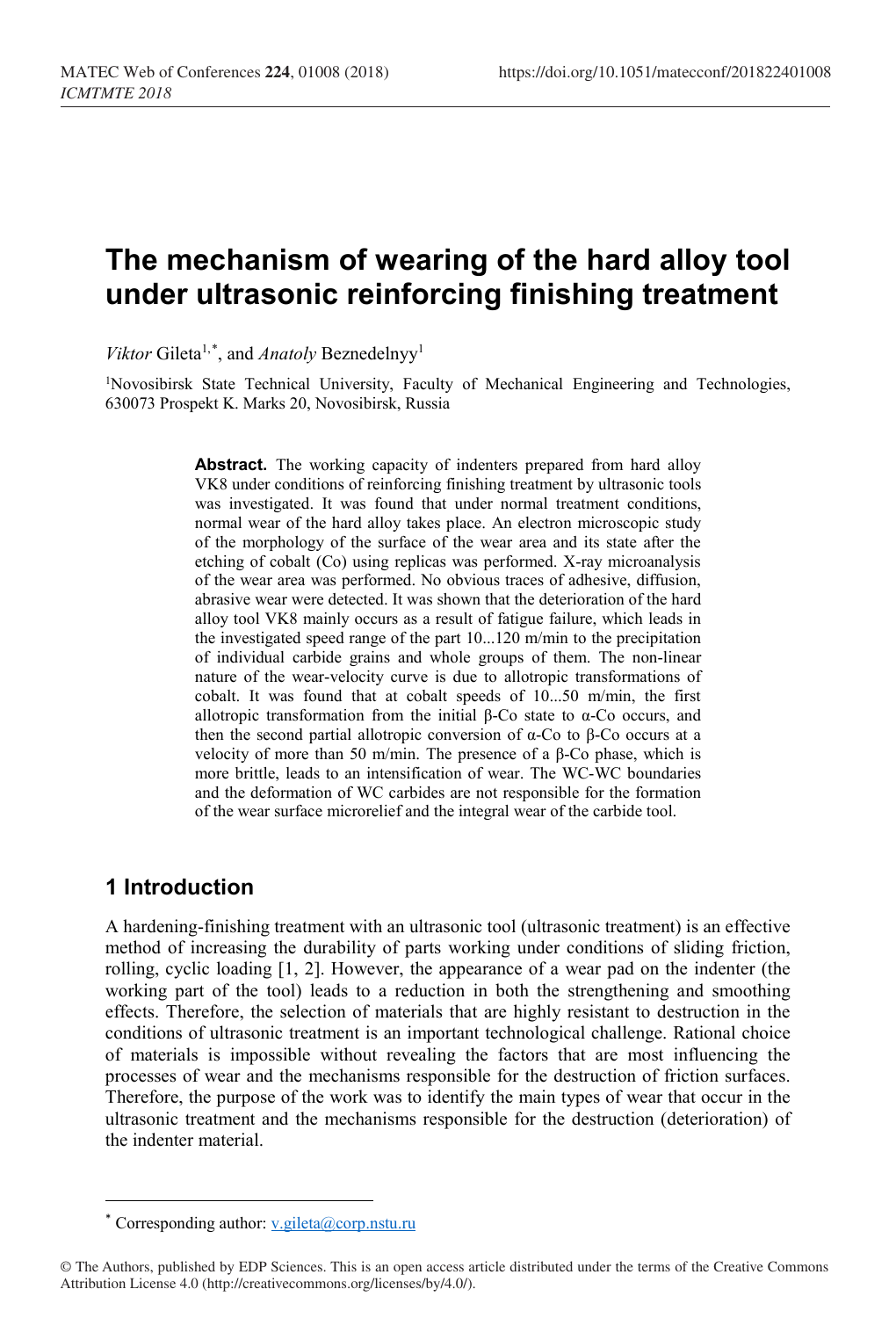#### **2 Materials, tools and methods of experimental research**

Wear of indenters in the ultrasonic treatment conditions was carried out by processing the external cylindrical surfaces of inner rings of roller rail bearings made of steel SHX 15. The initial hardness of the rings was HRC 60...62, the roughness  $Ra = 0.63 \mu m$ .

The ultrasonic treater included a lathe 1K62, a special device, ultrasonic generator UZG2-4, a magnetostrictive transducer PMS 15A-18. To increase the amplitude of oscillations of the instrument, concentrators-waveguides of longitudinal oscillations were used. Indenters were attached to the concentrators by soldering (with brazing solder). The static force of pressing the tool against the part was created by calibrated loads. The amplitude of oscillations of the indenter was determined by the optical method. Wear of indenters was carried out under conditions of propagation of ultrasonic oscillations along the normal to the treated surface.

The technological modes of the ultrasonic treatment in the process of wear were selected from the condition of providing high both strengthening and smoothing effects: static load Pst = 200...400 N, tool vibration amplitude  $A = 20 \mu m$ , oscillation frequency f = 18 kHz, feed  $S = 0.07$  mm/rev, the processing speed changed within the limits  $V = 10...120$ m/min, as the cutting fluid oil "Industrial 45" was used.

The wear of indenters was estimated by the size of the wear site (Fig. 1), which was measured in two directions: the feed and the peripheral speed of the part, the average value was taken into account. The wear pad was measured directly on the machine using a Brinell magnifier with an increase in x24 and using a special add-on device based on optical system of the PMT-3 micro durometer. The error in measuring by these instruments was  $\pm$  0.05 mm and  $\pm$  0.005 mm, respectively.

The working part of the indenter was made of a spherical shape with a radius of 5 mm. Forming was carried out by electrochemical method, followed by polishing with diamond pastes to  $Rz = 0.30 \mu m$ . The deviation of the shape of the profile did not exceed  $\pm 0.01 \text{ mm}$ .

The morphology of the wear pad was studied using an optical microscope Carl Zeiss Axio A1m and an electron microscope EF-4.

The primary imprint of the wear site was obtained with an acetyl cellulose film. The secondary imprint was created by simultaneous application of carbon and platinum at an angle of 23 $\degree$  to the contact surface of the primary imprint. Then the primary imprint was dissolved in methyl acetone.

To study the deformation of WC carbides, cobalt was etched from the wear site. Etching was performed by electrochemical method at a voltage equal to 0.35 V at the potentiostat. The electrolyte was a 15% NaCl solution in water, the etching time was 40 sec. Slip bands in carbides were detected by chemical etching in the Murokami reagent.

### **3 Results and discussion**

The workability of indenters made of ShH15, R6М5, R18, VК2, VK4M, VK8, VK8M, VK15, VK60M, T15K6, T30K4 was investigated. The experiments showed that the highest wear resistance in the ultrasonic treatment conditions is possessed by indenters made from hard alloy VK8.

Fig. 2 shows typical curves of wear-speed of a component of indenters made of hard alloy VK8 under various static loads on the tool. One can see that the curves are not monotonous.

The progress of the external friction processes is influenced by many factors: the kind of friction; the magnitude of the load and the nature of its application; speed of relative slip; medium in which friction of surfaces occurs; structure and properties of materials of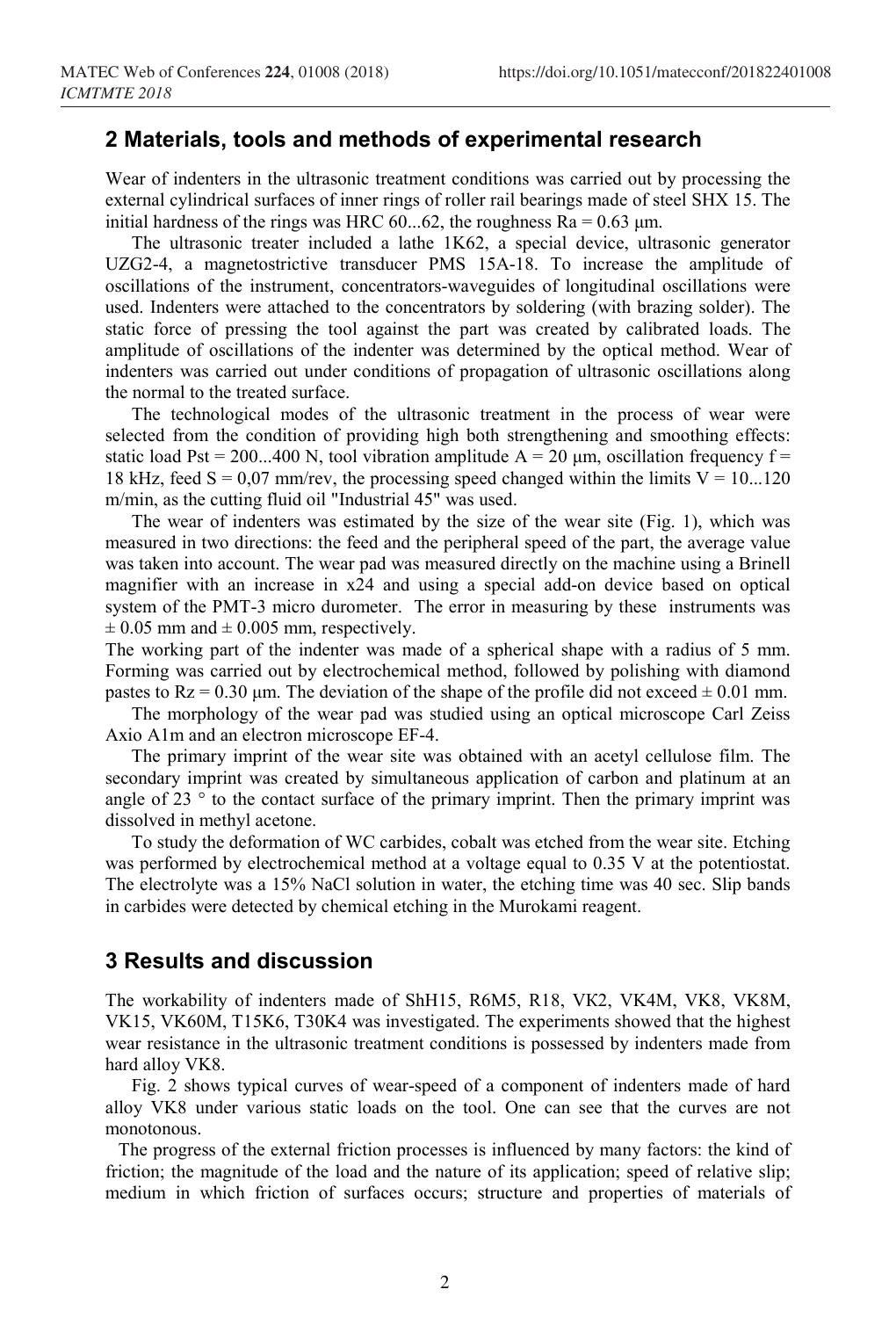contacting bodies [3-5]. These factors determine the stress-strain state of the materials of bodies in the friction zone and the nature of their destruction.





**Fig. 2**. Wear curves under friction path  $L = 1700$  m:<br> $\frac{1}{2}R_1 + \frac{200 \text{ N}}{2}R_2 + \frac{200 \text{ N}}{2}R_3 + \frac{400 \text{ N}}{2}R_4$  $1 - P$ st = 200 N; 2 - Pst = 300 N; 3 - Pst = 400 N

As a rule, in the process of friction, several types of wear of friction surfaces are simultaneously observed [6], while their contribution to the total wear amount can be both commensurable, and the leading type (types) responsible for the nature and magnitude of wear can be manifested.

Analyzing the conditions of interaction of rubbing surfaces under ultrasonic treatment, it can be assumed that the most characteristic types of wear indenter can be abrasive, cavitation, adhesion, fatigue.

An external manifestation of the abrasive form of wear is the presence in the site of wear of traces of microcutting and (or) furrows, which arise due to plastic deformation of the indenter material by separate free or fixed particles. Optical studies have shown that on the site of wear neither scratches nor furrows are observed. Even if there is separation of particles or grains of WC carbide due to fatigue or other effects in ultrasonic treatment, the cyclic features of the interaction of bodies and flow in the coolant is likely to facilitate their rapid removal from the contact zone. Therefore, the abrasive wear of the indenters made of the hard alloy VK 8 is not characteristic for the ultrasonic treatment.

A study of the role of adhesive wear in the integral wear of a hard alloy was carried out by the presence of a lump of the material of the part on the wear pad. Electron-diffraction and electron microscope studies did not reveal the presence of hardening material at the wear site (Fig. 3). Along with these studies, the chemical composition of the wear pad material was studied using X-ray spectral microanalysis, which showed that the content of tungsten and cobalt and their distribution corresponded to the initial state of the hard alloy VK8, and the intensity of the Fe line on the worn surface corresponded to the background level.

Thus, if there is adhesion of the material of the part and indenter under ultrasonic treatment, the bonds formed are not strong and the destruction occurs at the place of their origin. The invariance of the chemical composition of the worn surface and the surface of the sample speaks in favor of the fact that, under selected regimes of the treatment, diffusion of Fe into the hard alloy BK8 and W and Co into the treated material does not accelerate. Carbon diffusion was not considered in the work. The results obtained allow suggesting that the adhesion and diffusion are not the main mechanisms responsible for integral wear in the ultrasonic treatment.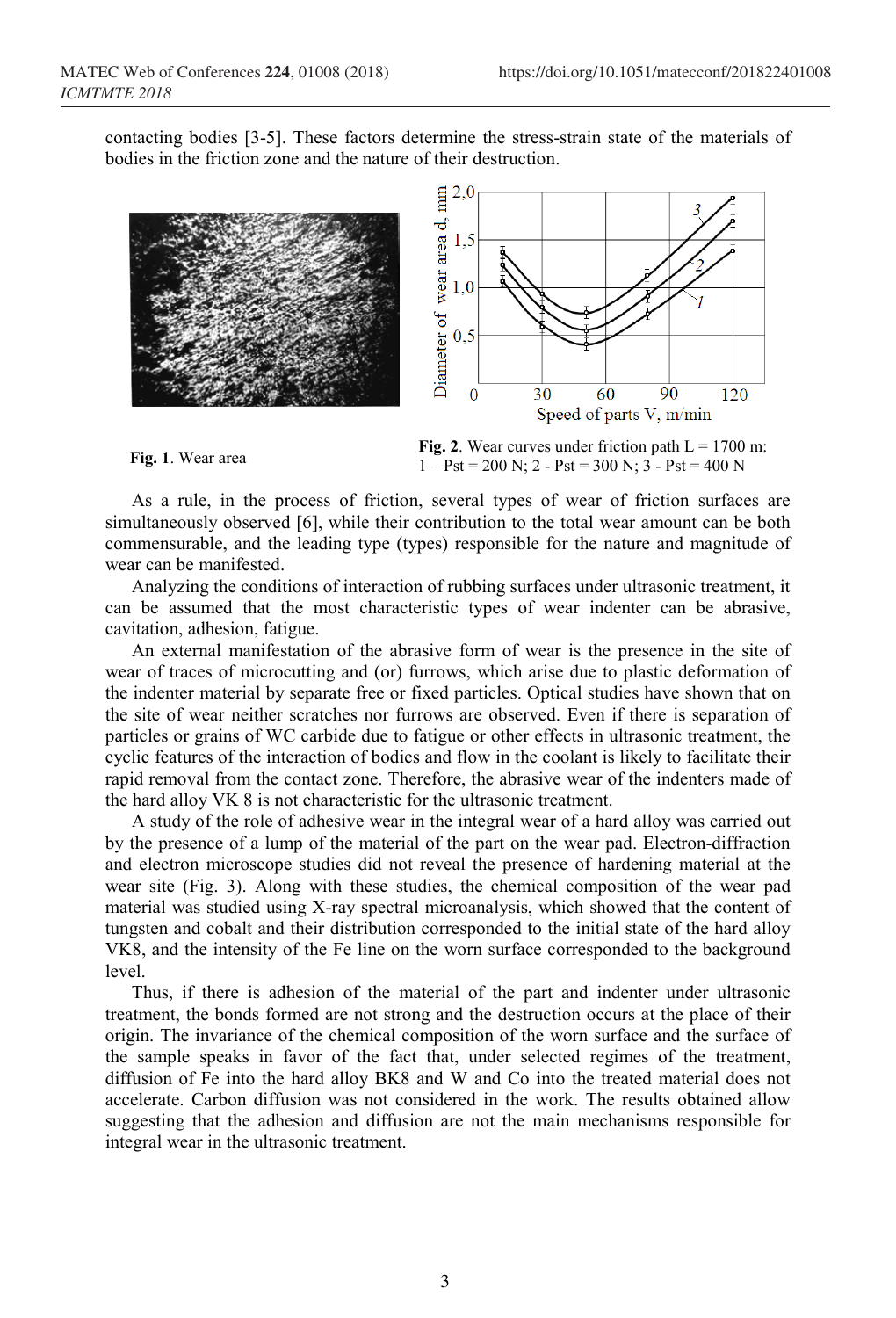

**Fig. 3**. The wear surface of a hard alloy at different parts speed; replica x7000:  $a - V = 10$  m/min;  $b - V = 50$  m/min; c - V = 120 m/min

One of the types of wear indenters under ultrasonic treatment can be cavitation, since there are conditions for this: the presence of a liquid medium (Industrial 45 oil) and a source of ultrasonic energy-a concentrator-waveguide. In addition, the source of cavitation can be the discharge zones that arise in the flow of a fluid when flowing around surface irregularities.

Studies of the morphology of the surface of indenters from the hard alloy VK8 showed that there are no obvious traces of cavitation destruction at the wear site, although outside the zone of direct contact of the bodies after 20...25 minutes of wear, a matt halo and a girdle are observed. The low intensity of the cavitation processes can be explained by the fact that the oil "Industrial 45" was used as the coolant, which has an increased viscosity, which hinders the development of cavitation. Thus, for the technological modes under consideration, cavitation wear is not essential and cannot be responsible for the integral wear of the indenter from the VK8 hard alloy.

For most solid materials, fatigue is one of the leading types of wear. Further studies were aimed at identifying this type of wear during ultrasonic treatment and its role in the integrated wear of the hard alloy VK8. Studies have shown that with increasing processing speed, differences in the appearance of carbide grains of VK8 alloy are observed. Thus, when  $V = 10...20$  m/min, the carbides have clear boundaries, when the velocity is increased to  $V = 50...120$  m/min, the carbides are not clearly identified, they have a rounded shape, flooded boundaries, and sometimes especially at  $V = 50$  m/min surface can only assume that it is carbide. A clear identification of the WC boundaries can be the result of sliding along the WC-Co interface; the lubricated WC boundaries can be, as the microstructure analysis showed, the result of intense plastic deformation of the Co phase and the destruction of the alloy along it. As a result, not clear carbides are visible, but carbides with cobalt remaining on their surface, which closes the boundaries of WC.

Depending on the processing speed, the morphology of the carbides also changes. If at  $V = 10-50$  m/min. (the descending part of the curve "wear - the speed of the part") carbides predominate without any traces of destruction, then at  $V = 120$  m/min, traces of destruction in the form of pits and chips appear on the WC surface. After the etching of the Co phase, the difference in WC morphology is preserved. Thus, at a velocity  $V = 80$  m/min, electrochemical etching of its 15% NaCl in water after 5 seconds reveals areas with a sharply heterogeneous character of etching of the Co phase (Fig. 4).

The inhomogeneous character of the electrochemical etching of cobalt in 15% NaCl in water may indicate that it is present simultaneously on the wear site in two allotropic states, α-Co and β-Co [7-9]. At velocities  $V = 10...50$  m/min, cobalt has the structure of fcc (α-Co), which has good ductility. Then, as the velocity of the part (temperature) increases in some sections, α-Co undergoes an allotropic transformation into β-Co. β-Co has a hcp structure that is less ductile than that of fcc. Exhaustion of the plasticity of β-Co as the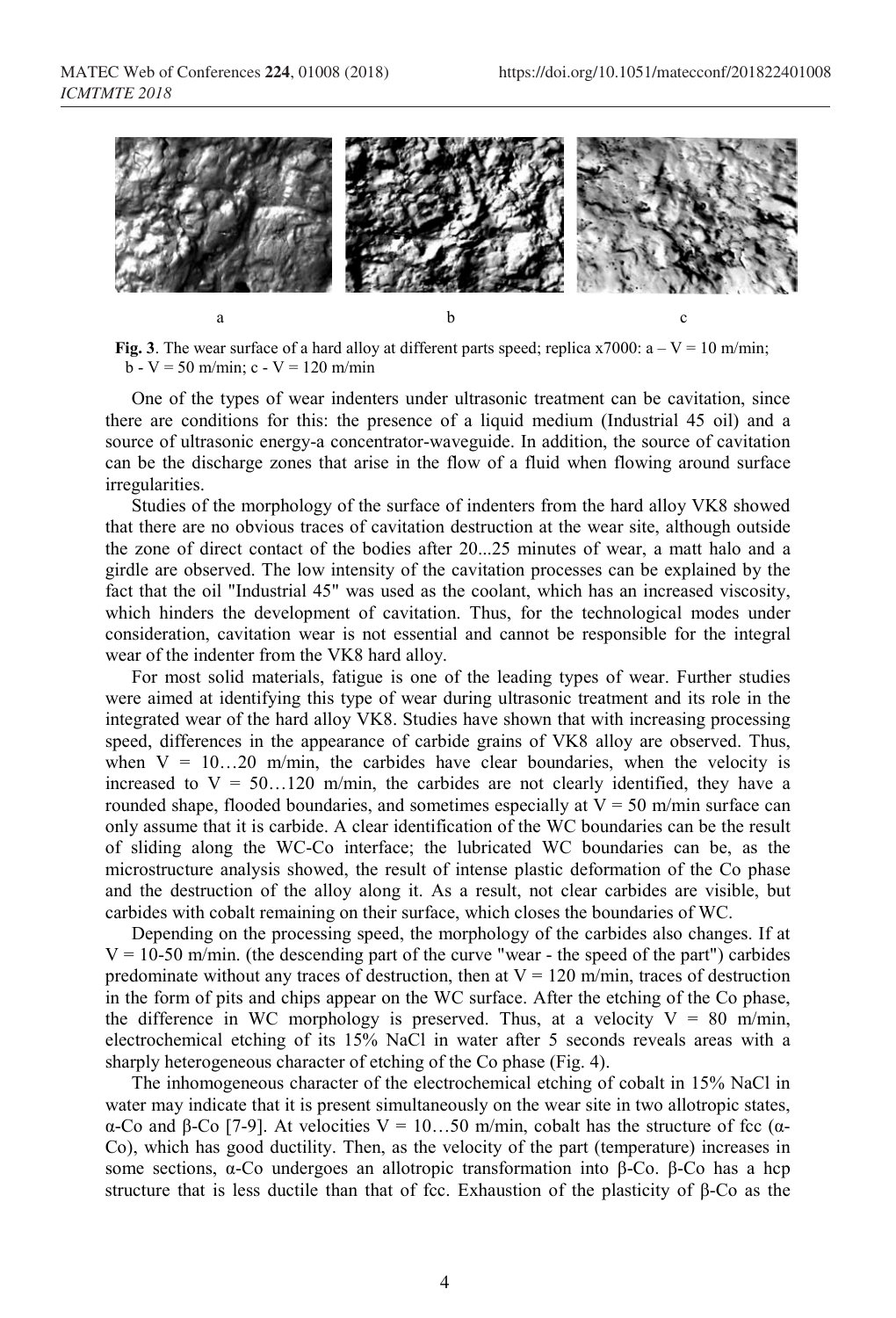component speed increases above  $V = 50$  m/min leads to intensive destruction of this phase and loss of WC carbides or their groups from the surface of the wear site.

The study of the intergranular boundaries of the WC-WC material of the wear site showed (Fig.5) that they are strong and it is difficult to speak about any displacement of WC grains relative to each other at Y30. Therefore, it is naturally to assume that WC-WC intergranular sliding cannot be responsible for the formation of the microrelief of the wear site and its destruction.



**Fig. 4.** Inhomogeneous character of Co-phase etching; replica x7000:  $V = 80$  m/min

**Fig. 5.** Intergranular boundary WC-WС; replica x12000

Simultaneously with plastic deformation of cobalt, there is, albeit a weak, plastic deformation of the carbide grains. It has been established that in the case of RCD only the formation of slip bands occurs in some carbides (Fig. 6). Slipping in WC is detected at speeds  $V = 10...50$  m/min, the increased development of which is impeded by the high fragility of carbides. With a further increase in speed to  $V = 80...120$  m/min, slip bands detected by chemical etching in the Murakami reagent were not found, which is probably due to the increase in temperature in the friction zone and the appearance of processes such as polygonization.

Since the slip band even sprouting through the whole crystal is a source of internal stresses, the presence of coarse slip bands and the appearance of fatigue cracks in such a fragile crystal as WC can lead to its fracture by chips (Fig. 7). However, this type of destruction is extremely rare.



**Fig. 6.** Slip bands in WC; replica x12000:  $V = 50$  m/min



**Fig. 7.** Destruction of WC carbide along the slip band; replica x12000